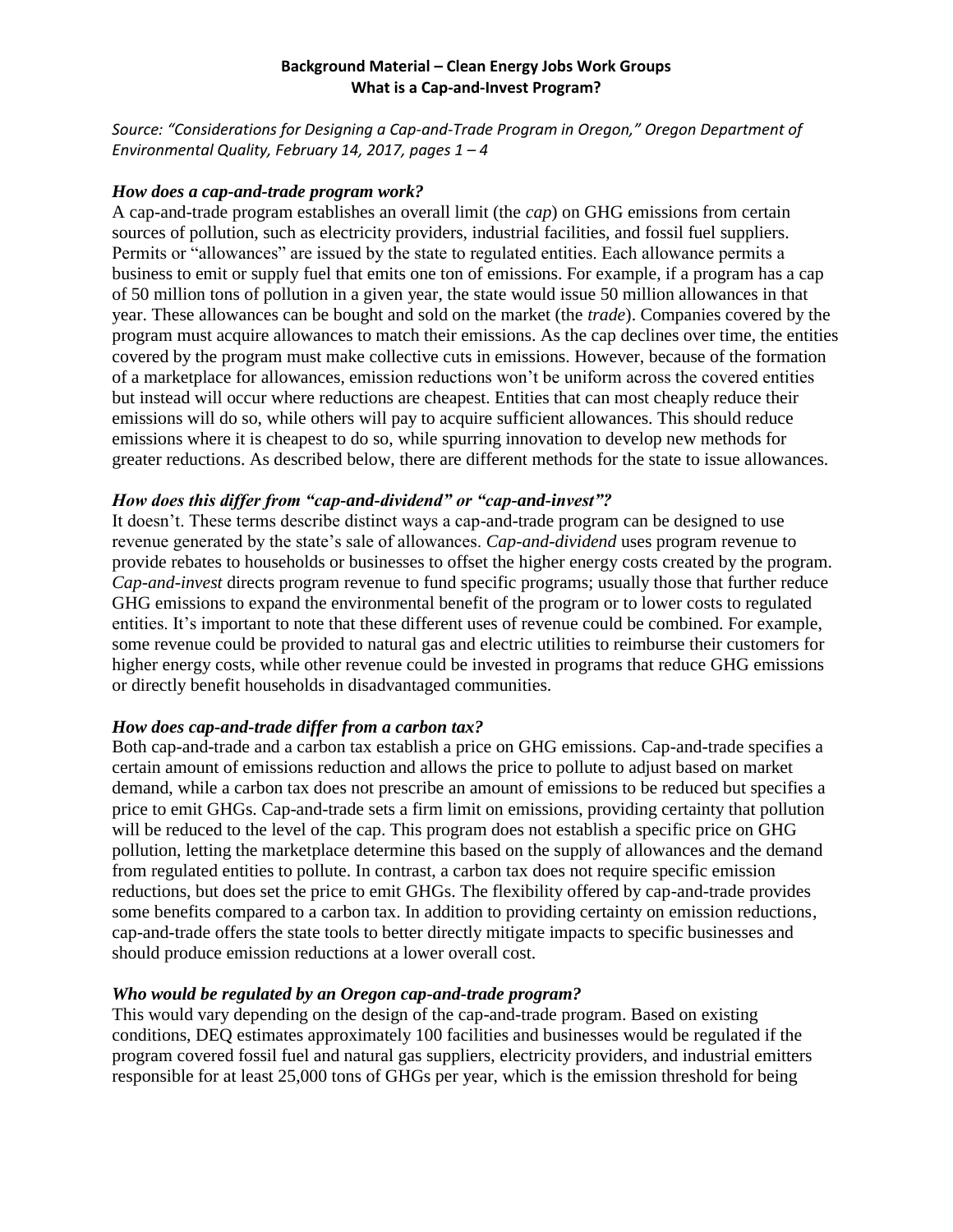regulated in the existing programs in California and Quebec. See Appendix 1 for a list of these entities.

## *How much GHG pollution would be reduced?*

This would also depend on the design of the cap-and-trade program, including the breadth of emission sources covered and the level of the cap. One of the most important features cap-and-trade offers is the ability for the state to directly set a limit on emissions and the rate that emissions must decline. The amount of pollution reduced is the result of how many sources of emissions are covered by the program and the declining cap on emissions. A program covering the sources listed under the previous question with a cap set at those sources' proportionate share of the cuts for the state's GHG reduction goals would assure the state achieves those goals, so long as sufficient emission reductions are also being achieved by sources not covered by the program.

## *How would "allowances" to emit GHGs be distributed?*

There are two primary methods for the state to distribute allowances: sell them through an auction or provide them to regulated entities for free. Auctioning allowances provides a transparent and fair approach that alleviates the need for the state to determine who receives allowances and in what quantities. It also generates revenue which can be put to furthering state, local, or industry initiatives to cut GHG emissions or mitigating the impact of the program on specific groups, such as utility ratepayers or disadvantaged communities. Freely providing allowances to regulated entities can reduce their costs, but in some situations can profit companies without passing that benefit down to consumers.

A combination of these techniques may offer the advantages of each where they are needed most. Free allocation to certain businesses exposed to trade pressure from competitors outside of the state may be an important tool to avoid pressure on businesses to shift operations and associated jobs outside of the state. This would also simply shift emissions associated with economic activity to another state, and make it so the program fails to reduce global GHG emissions. Providing allowances to natural gas and electric utilities could offset increased costs for their ratepayers. Alternatively, auction revenue could be directed to these utilities and overseen by the Public Utility Commission, or the elected boards of smaller utilities, to assure it benefits utility ratepayers. Auctioning the remainder of allowances is important to clearly establish a market price on GHG emissions and, as noted below, to generate revenue that can benefit disadvantaged and rural communities.

## *How would revenue be used?*

Revenue generated from the sale of allowances to cover emissions from sources other than transportation fuels could be used for a wide variety of purposes, including to offset costs to utility ratepayers, mitigate effects to disadvantaged and rural communities, and further reduce GHG emissions. Oregon's Constitution restricts the use of revenue generated from fees or taxes on transportation fuels. The sale of allowances to cover compliance obligations of transportation fuel suppliers may be subject to this restriction. If that is the case, then revenue from transportation fuels – likely a majority of the revenue generated by the program – would need to be used for the construction, maintenance, and operation of the state's roads and bridges.

# *What are the economic implications?*

Effects on statewide economic output would likely be very small. Modeling conducted for this study suggests that the overall effect on Oregon's economy from a cap-and-trade program could by slightly positive or slightly negative, but either effect would be very small relative to the size of the state